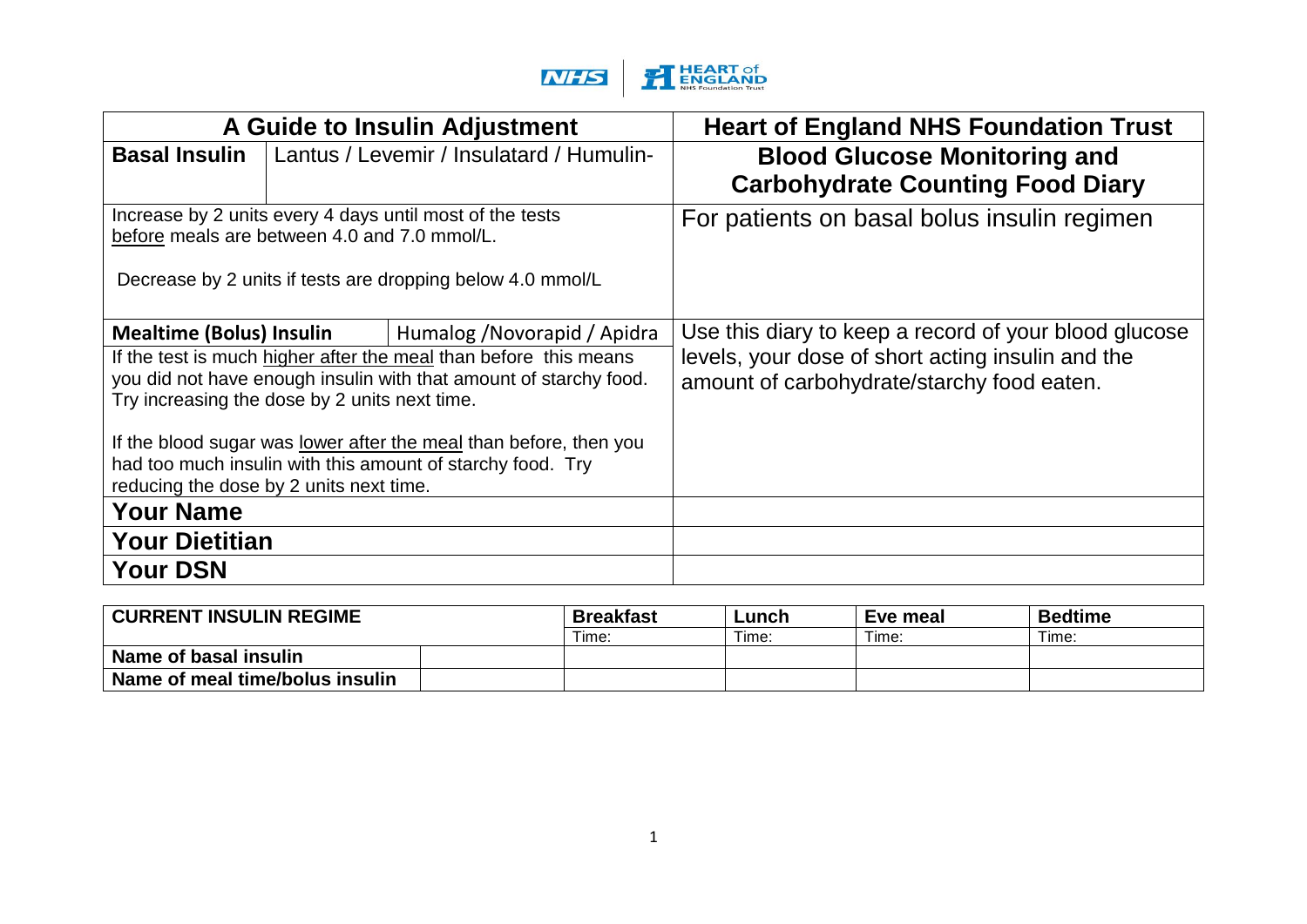

| <b>Date</b><br><b>Morning</b><br>(write meal here) | <b>Mealtime</b><br><b>Insulin</b><br>dose | <b>Pre-meal</b><br>blood<br>glucose.<br>This shows the<br>effect basal<br>insulin | 2 hrs after<br>meal blood<br>glucose.<br>This shows the<br>effect mealtime<br>(bolus) insulin | <b>Date</b><br><b>Morning</b><br>(write meal here) | <b>Mealtime</b><br><b>Insulin</b><br>dose | <b>Pre-meal</b><br>blood<br>glucose.<br>This shows the<br>effect basal<br>insulin | 2 hrs after<br>meal blood<br>glucose.<br>This shows the<br>effect mealtime<br>(bolus) insulin |
|----------------------------------------------------|-------------------------------------------|-----------------------------------------------------------------------------------|-----------------------------------------------------------------------------------------------|----------------------------------------------------|-------------------------------------------|-----------------------------------------------------------------------------------|-----------------------------------------------------------------------------------------------|
|                                                    |                                           |                                                                                   |                                                                                               |                                                    |                                           |                                                                                   |                                                                                               |
| Lunch<br>(write meal here)                         |                                           |                                                                                   |                                                                                               | Lunch<br>(write meal here)                         |                                           |                                                                                   |                                                                                               |
| <b>Evening Meal</b><br>(write meal here)           |                                           |                                                                                   |                                                                                               | <b>Evening Meal</b><br>(write meal here)           |                                           |                                                                                   |                                                                                               |
| <b>Bedtime glucose:</b>                            |                                           | <b>Bedtime</b><br>insulin dose                                                    |                                                                                               | <b>Bedtime glucose:</b>                            |                                           | <b>Bedtime</b><br>insulin dose                                                    |                                                                                               |
| Comments e.g. exercise ?when and what type         |                                           |                                                                                   |                                                                                               | Comments e.g. exercise ?when and what type         |                                           |                                                                                   |                                                                                               |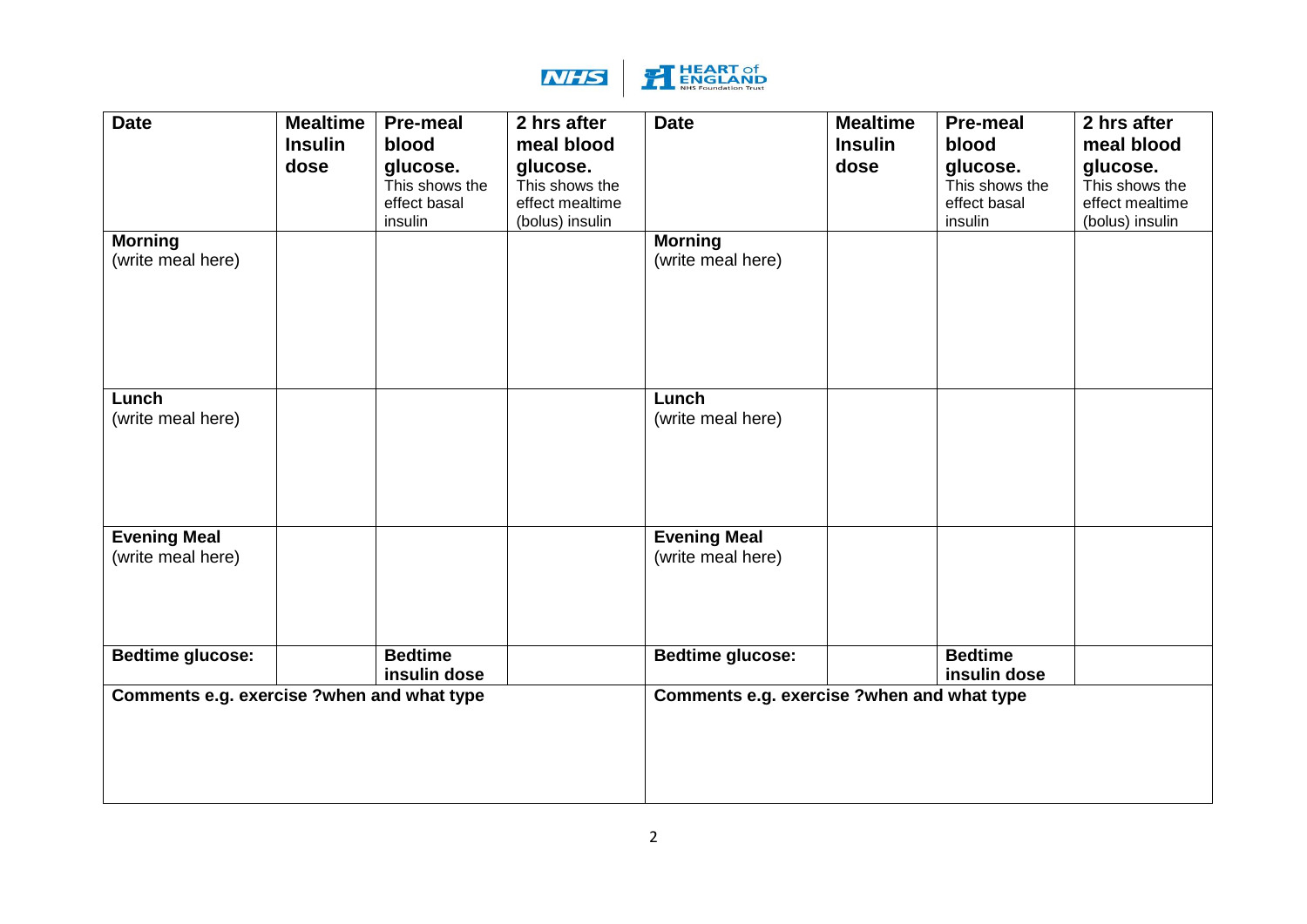

| <b>Date</b><br><b>Morning</b><br>(write meal here)                    | <b>Mealtime</b><br><b>Insulin</b><br>dose | <b>Pre-meal</b><br>blood<br>glucose.<br>This shows the<br>effect basal<br>insulin | 2 hrs after<br>meal blood<br>glucose.<br>This shows the<br>effect mealtime<br>(bolus) insulin | <b>Date</b><br><b>Morning</b><br>(write meal here)                    | <b>Mealtime</b><br><b>Insulin</b><br>dose | <b>Pre-meal</b><br>blood<br>glucose.<br>This shows the<br>effect basal<br>insulin | 2 hrs after<br>meal blood<br>glucose.<br>This shows the<br>effect mealtime<br>(bolus) insulin |
|-----------------------------------------------------------------------|-------------------------------------------|-----------------------------------------------------------------------------------|-----------------------------------------------------------------------------------------------|-----------------------------------------------------------------------|-------------------------------------------|-----------------------------------------------------------------------------------|-----------------------------------------------------------------------------------------------|
| Lunch<br>(write meal here)                                            |                                           |                                                                                   |                                                                                               | Lunch<br>(write meal here)                                            |                                           |                                                                                   |                                                                                               |
| <b>Evening Meal</b><br>(write meal here)                              |                                           |                                                                                   |                                                                                               | <b>Evening Meal</b><br>(write meal here)                              |                                           |                                                                                   |                                                                                               |
| <b>Bedtime glucose:</b><br>Comments e.g. exercise ?when and what type |                                           | <b>Bedtime</b><br>insulin dose                                                    |                                                                                               | <b>Bedtime glucose:</b><br>Comments e.g. exercise ?when and what type |                                           | <b>Bedtime</b><br>insulin dose                                                    |                                                                                               |
|                                                                       |                                           |                                                                                   |                                                                                               |                                                                       |                                           |                                                                                   |                                                                                               |